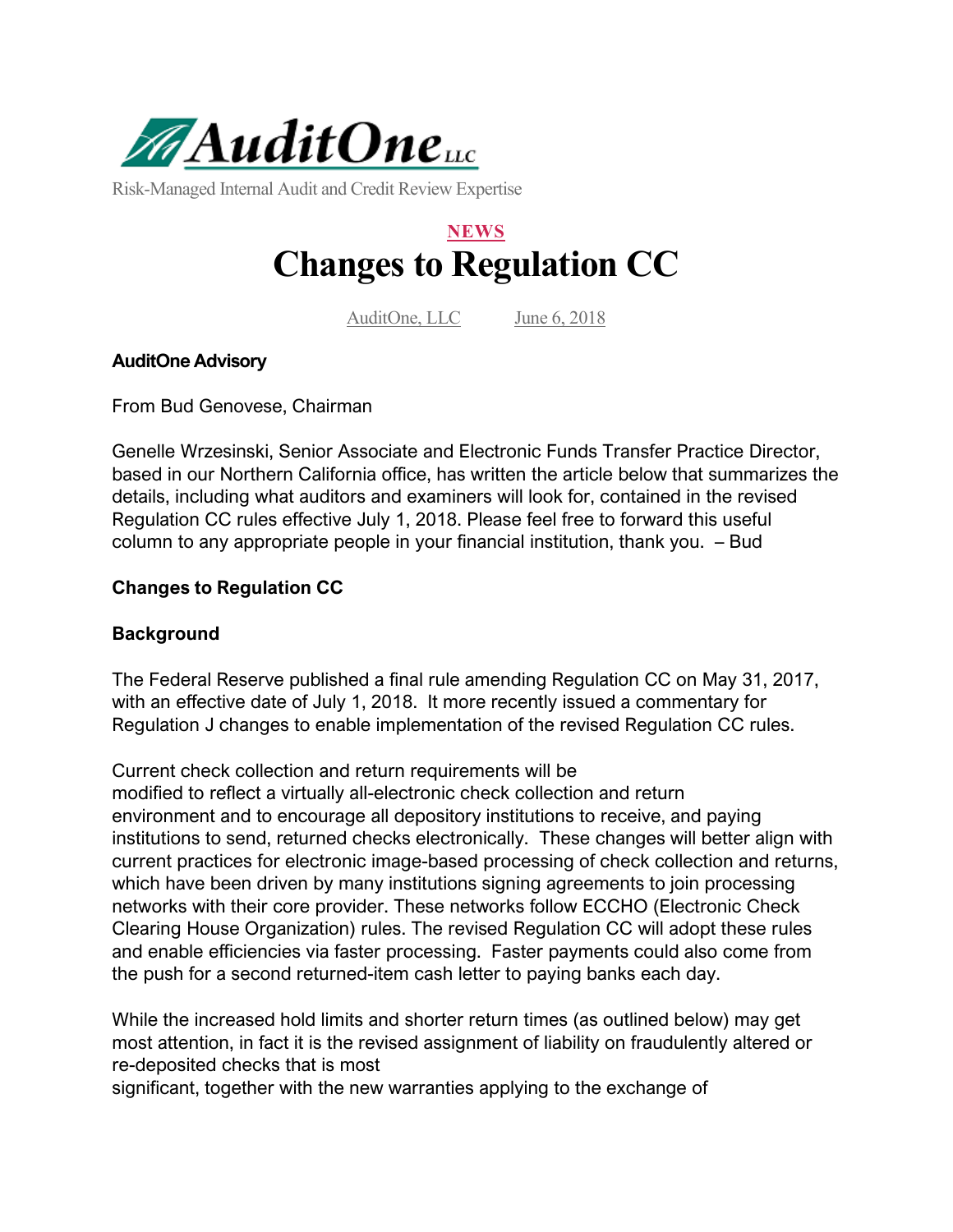imaged electronic checks. The revisions require that a financial institution (FI) receiving a remote or mobile deposit item indemnify any FI that subsequently receives the original (paper) check, given that the item was already paid and settled. However, as elaborated on below, the indemnity does not protect the subsequent FI if the check carries a restrictive endorsement.

## **Definitional changes**

- The routing number is revised to include the bank identification number in electronic checks.
- "Indemnifying bank" is now defined as a bank that provides an indemnity under Section 229.34 for remote deposit capture or for an electronically-created item.
- The MICR line includes the number established in X9.100-817 (today's standard).
- "Sufficient copy" is defined to include the electronic reproduction of a check that the recipient has agreed to receive instead of paper.
- Subject to Regulation CC, an electronic check is treated the same as a paper check for all purposes unless otherwise noted. However, the regulation does not give the bank the right to send an electronic check absent agreement to do so by both parties. It includes provisions for notice of nonpayment, expeditious return and warranties.
- Banks may send information required in writing in electronic form (such as electronic statements), if there is an agreement to do so.

## **Revised hold limits**

In 2011, Regulation CC established the limits for holds

placed on consumer DDA accounts (used for personal, family or household purposes). FIs subject to compliance are required to make \$200 available the first business day following a deposit, unless an exception hold is placed for one of the six types of eligible reason under the regulation. For exception holds the regulation requires that \$5,000 be made available the next business day (with some subject to longer hold periods in accordance with a schedule specified in Regulation CC). Effective July 1, 2018, the above-noted limits will change from \$200 and \$5,000 to \$225 and \$7,500, respectively. There is a rising concern that this change could impact ATM currency for banks that do not include \$5 bills.

Note that the regulation does not cover business accounts or personal savings, money market or CD accounts. Also, cash deposits made in person and electronic payments are still required to be made available next day.

## **Revised two-day test**

The final rule requires expedited return for both paper and electronic checks to meet the two-day test: a requirement to return to the bank of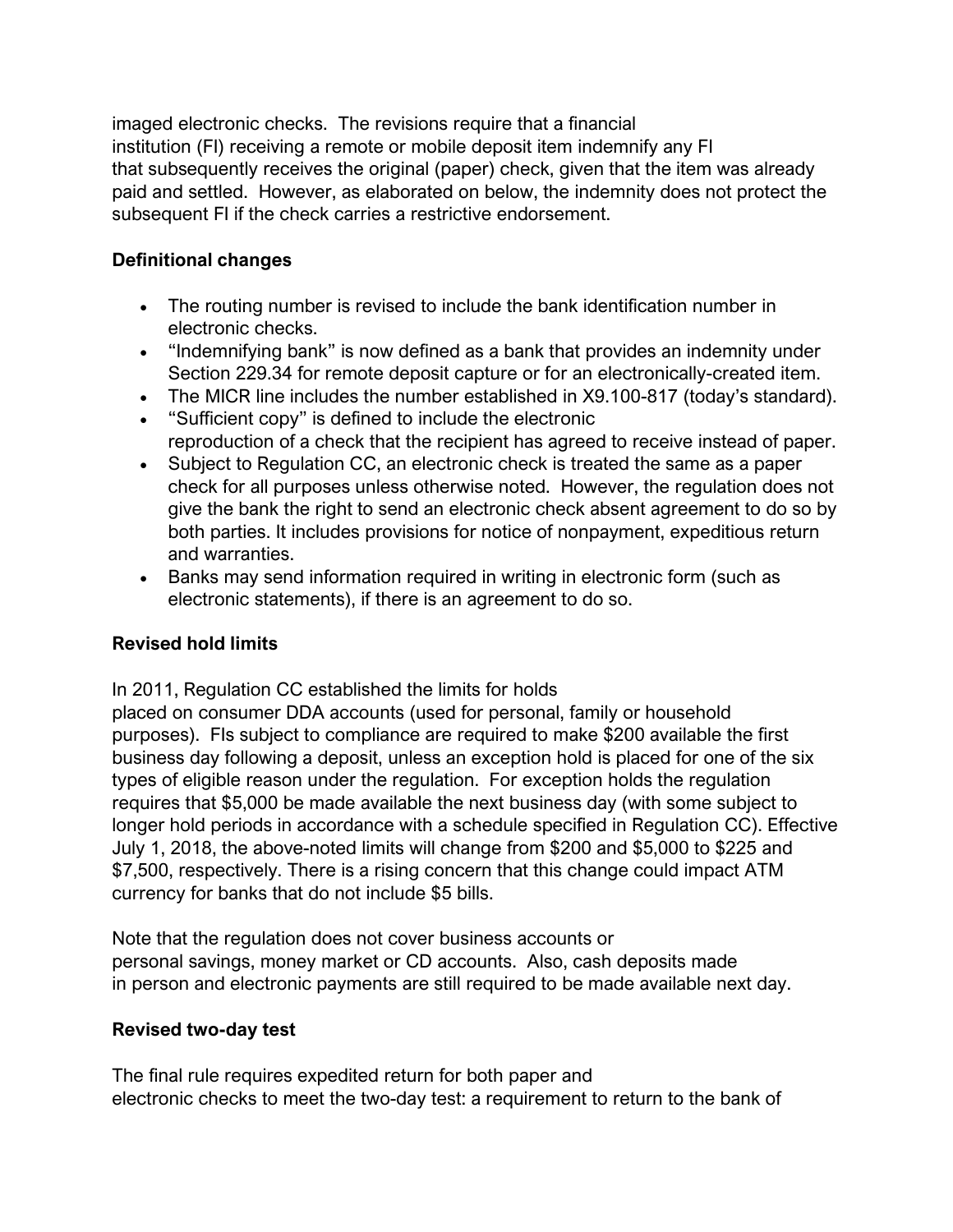deposit (BOFD) no later than 2:00 p.m. on the second business day following check presentment to the paying bank. The previous deadline was 4:00 p.m. on the second business day.

### **Handling of returned deposited items**

Checks have always had endorsements on the back to indicate the returning bank. But not so with imaged checks, making it difficult to determine the path of collection. Several banks have been granted extended return times to research the BOFD or have forwarded the item to the Fed requesting assistance. But BOFD information is more readily available via check file record #26 (i.e., line 26 of the report attached to imaged file, provided by either the Fed or the processor). The paying or returning bank could be liable for failing to meet this requirement if the depository bank has arrangements for return of checks electronically by "commercially reasonable means".

In addition, there is a new requirement for the paying bank to notify the BOFD of non-payment of items over \$5,000. This is an increase in the threshold amount from the previous \$2,500. However, the new notification requirements eliminate some of the information that previously had to be reported.

## **RCC procedures**

ECCHO is working with the Federal Reserve to effect changes to remotely-created checks (RCCs) and claims with ECCHO Rule 8 and Rule 9 warranty and claim procedures. As mentioned above, there is currently a proposal out for complementary changes to Regulation J. Specifically, ECCHO is proposing the use of external processing code (EPC) digit "6" to identify RCCs. The EPC field position 44 on the MICR line will be located just left of the routing number; this can be over laid with "4" if an IRD image replacement document – i.e., photocopy of check) is created. Use of the code is voluntary and is not an immediate solution to fraud but could identify the legitimate remote check processors. Financial institutions will have to update agreements to require the code, and will then be required to monitor volumes and return rates. Depository banks may then allocate liability to the depositor in their customer agreements.

## **Warranties, indemnifications and endorsements**

With the Federal Reserve now adopting ECCHO rules, liability will shift to the depository bank for altered or forged checks. This introduces a "rebuttable presumption" (i.e., presumed liability to the BOFD) that can be overcome if the original check is made available for all parties in the dispute, in which case standard UCC rules would apply.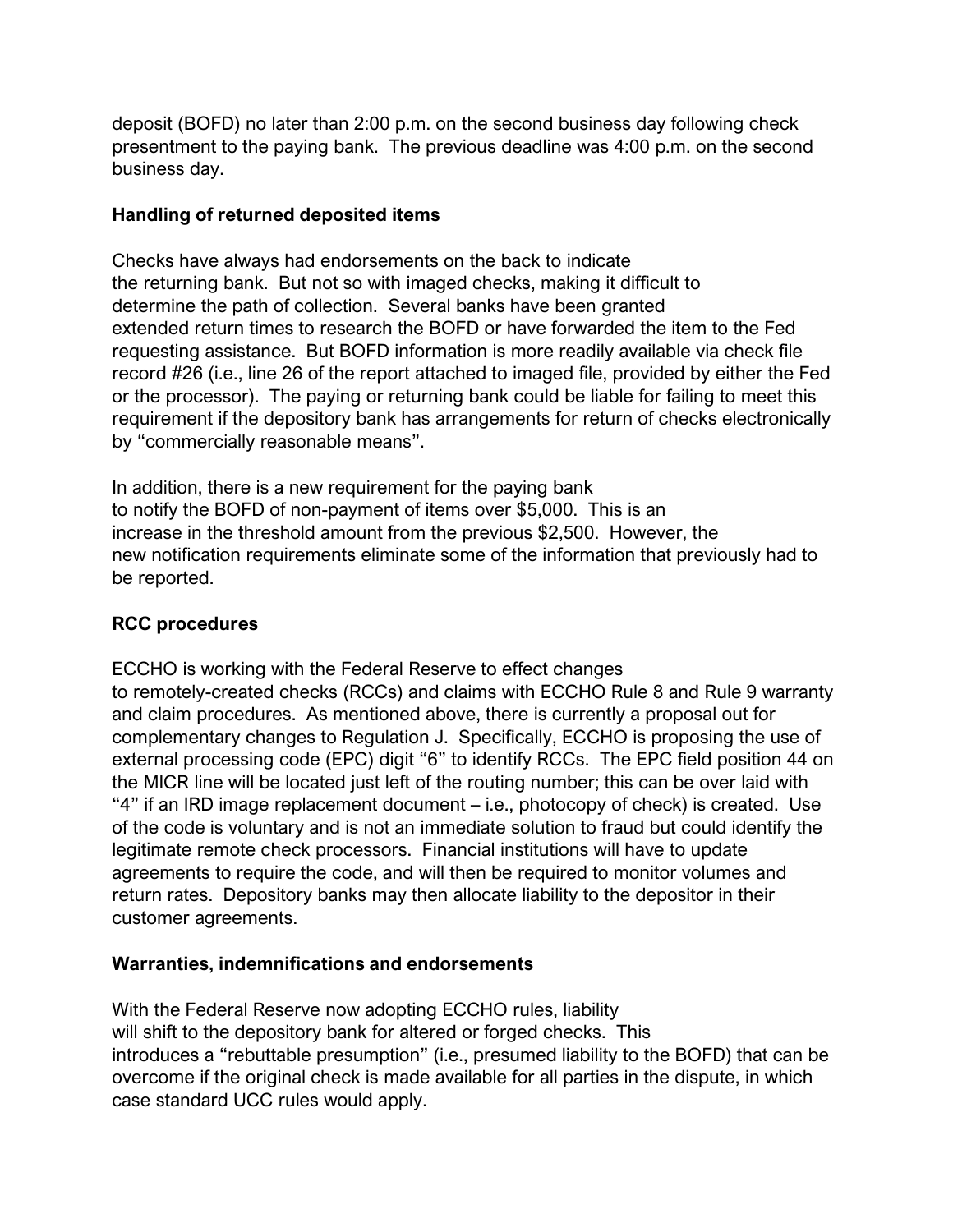The revisions will also allow FIs operating in multiple states to have clearer guidelines when subjected to out-of-state jurisdiction. They will affect claims with duplicate warranty – i.e., when a receiving bank pays an item already paid – because warranty is valid even if demand for duplicate payments results from a fraudulent check about which the warrantying bank had no knowledge. This scenario can occur with remote and mobile deposit capture systems; however, Regulation CC applies to consumers, so it is mobile deposit that represents the major risk.

The depository bank's indemnity provides that:

- The truncating bank accepts deposit of electronic image or information related to the original check
- It does not receive the original check
- It receives settlement or other consideration for the deposited check
- It does not receive return of check unpaid

There is an exception for a restrictive endorsement, which includes "For mobile deposit only – Bank name", even though the bank will not have the item in their possession. Banks will need to work with their core processor to ensure virtual endorsements include this restrictive verbiage. Also, it is very important to train bank operations staff on the teller line not to accept any over the counter deposits with checks that include a restrictive endorsement sprayed when an item is processed with a remote capture scanner, to help mitigate potential losses from duplicate processing.

## **What auditors and examiners will look for**

These changes will impact several areas of auditing, though this will await further clarifications, including complementary changes to Regulation J.

For a Central or Branch Operations audit (e.g., Fed returns), there will be additional requirements:

- Review of the Federal Reserve monthly fee statement to determine whether fees were assessed for needlessly forwarding a check to be researched by the Federal Reserve instead of looking at record #26 for the BOFD information.
- Reason codes should be reviewed, as "Refer to Maker" will no longer be allowed.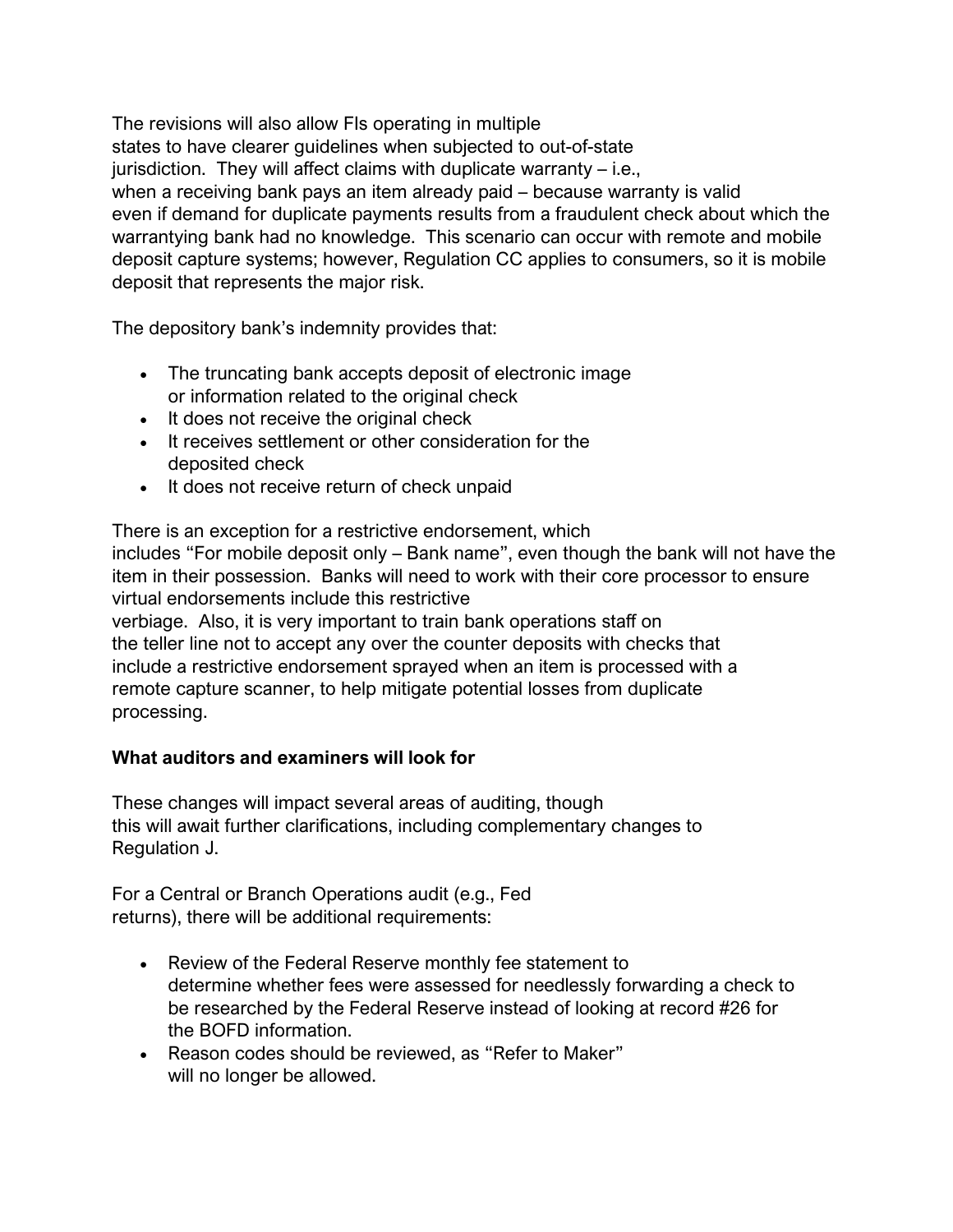• Review training records to ensure over the counter deposits do not include restrictive endorsements for mobile or remote deposit captured items.

For Compliance audits, reviews are likely to include the following:

- Change in \$ limits of holds.
- Timely release of funds for availability.
- Changes for \$ limits of notification of returns for large items (\$5,000 and over)
- Changes with deadline time of returns at 2:00 p.m.

For EFT Audits covering remote deposit capture and mobile deposit capture, reviews are likely to include the following:

- Require a closer review of changes to the bank's agreements with restrictive endorsement requirements.
- Ensure that endorsement requirements are met.
	- o Review whether core processors include the restrictive virtual endorsements that will include "For Mobile Deposit Only with the name of the Bank". Client's account numbers will not be a requirement.
	- o If the core processor does not virtually provide the endorsement, review how the bank is ensuring it is present prior to deposit capture processing.

#### **Resources and reference tools**

- Western Payments Alliance Workshops on Regulation CC
- Check 21 updates
- FREB Operating Circular 3: [http://www.frbservices.org](http://www.frbservices.org/)
- Regulation CC Availability of Funds and Collection of Checks: [http://www.federalreserve.gov](http://www.federalreserve.gov/)
- ECCHO Rules: [http://www.eccho.org](http://www.eccho.org/)